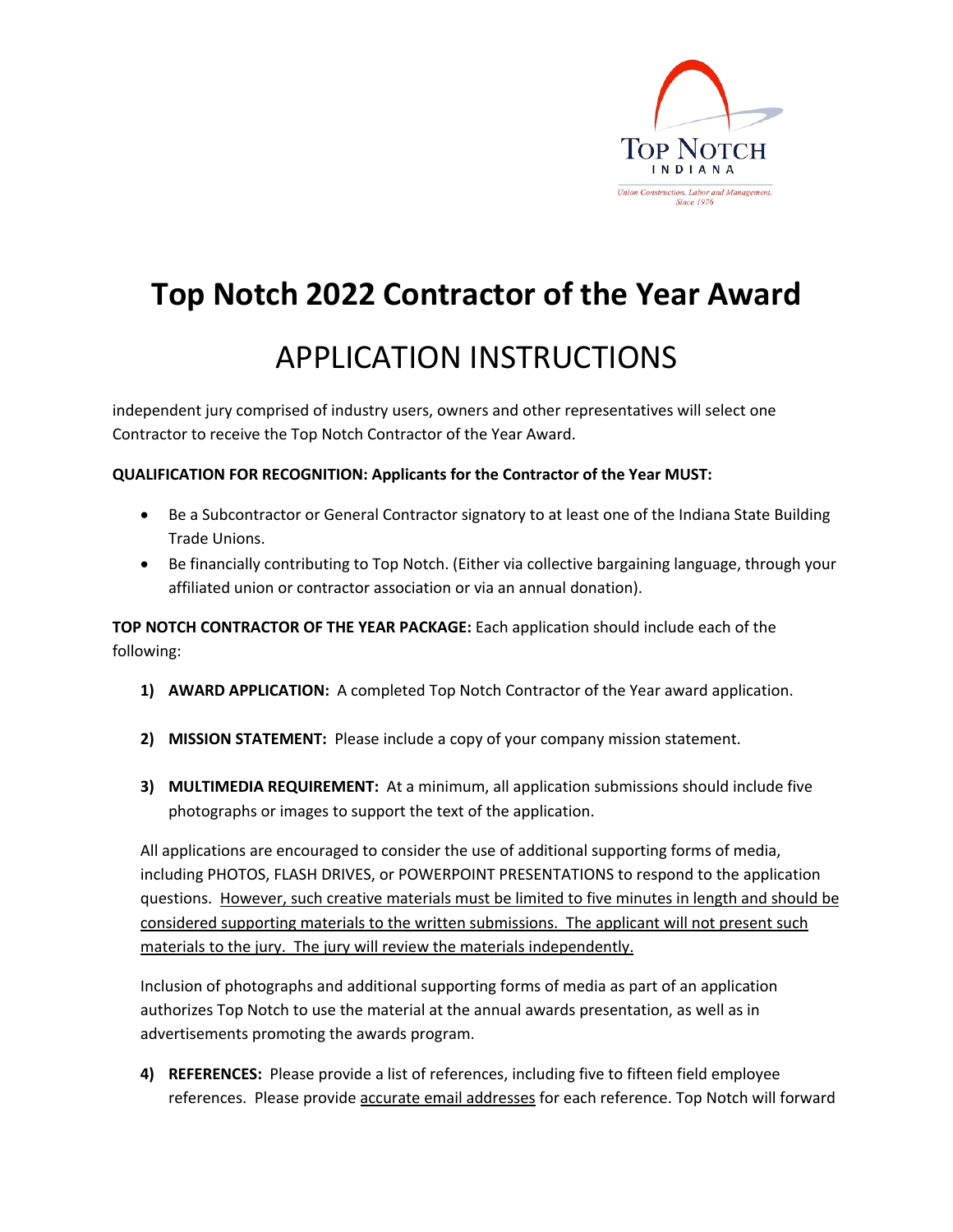

a separate survey to each reference to be completed immediately following receipt of the reference list. *Failure to include references, or incomplete contact information for references, will result in the disqualification of the application submission.* **Please note, the judges pay particular attention to the response rate of the reference surveys. Top Notch encourages applicants to follow up with references to ensure they are responding in a timely fashion.** 

### **ADDITIONAL INSTRUCTIONS:**

- All Applications should be limited to activities that have taken place in the past 24 months.
- Applications do not need to remain anonymous. Applicants should feel free to utilize the name of their organization in the submission.
- Each applicant will receive a feedback form completed by the jury outlining what worked well on their application and what could be improved for future cycles.

#### **APPLICATION PROCESS:**

Please note ALL AWARD APPLICATIONS must be postmarked by March 31, 2022. Applicants can download award applications for each category at the Top Notch website at www.topnotch.org. Applicants must submit all requested reference lists, including email addresses, by the MARCH  $31<sup>st</sup>$ deadline.

All submitted applications may be typed, printed or hand written legibly and must be POSTMARKED by MARCH 31, 2022. For the purposes of maintaining legibility of all applications, please do not fax submissions to the Top Notch office. All applications should be mailed or hand delivered to Top Notch of Indiana, 1828 North Meridian, Suite 121, Indianapolis, IN 46202.

#### **AWARDS PROGRAM:**

The award recipients for each of the above awards will be recognized at the Top Notch Standards of Excellence Program to be held May 19, 2022. Prior notice of recognition will not be given to the award recipients prior to the Top Notch Standards of Excellence Program.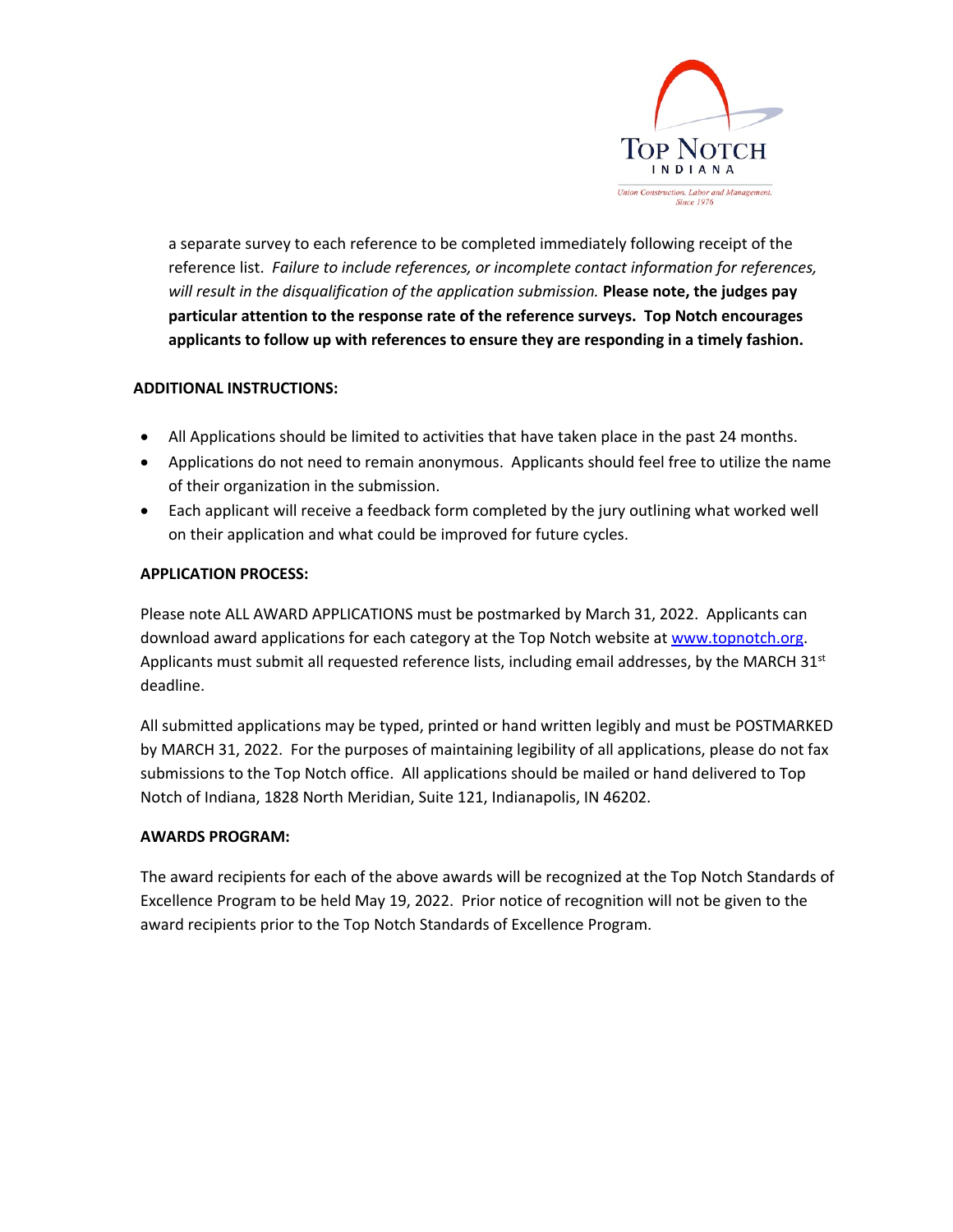

## **Top Notch 2022 Contractor of the Year Award**

### APPLICATION FORM

Contractor Name:

Contact Name:

Address:

City/State:

Phone:

Email:

Website:

How does your program contribute financially to Top Notch of Indiana?

□ We contribute as a result of language in our collective bargaining agreement.

□ We belong to a Labor Management Partnership that contributes to Top Notch (also referred to as the Construction Industry Progress Council of Indiana or CIPC.) Partnership name:

□ Other: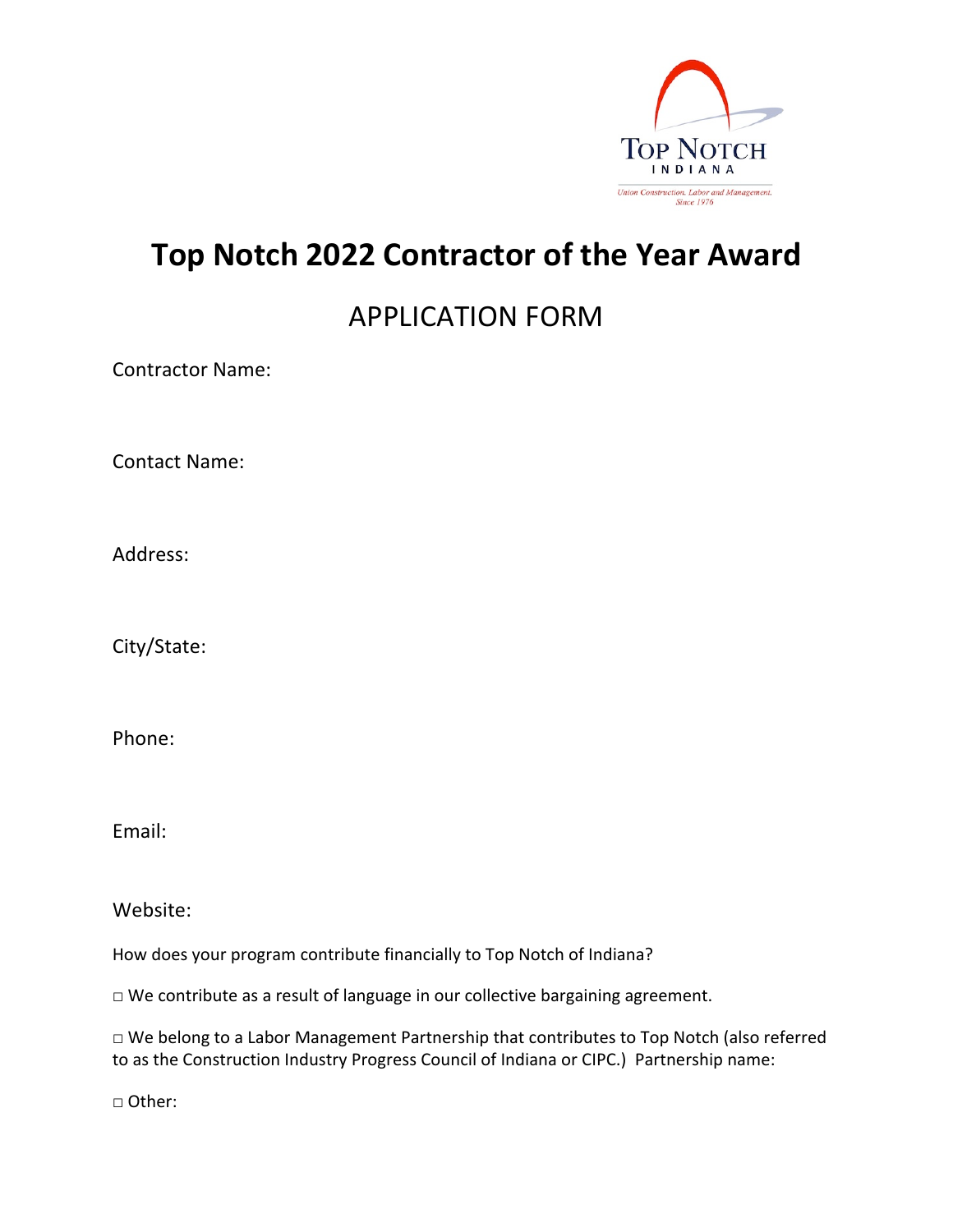

# **Top Notch 2022 Contractor of the Year Award**

### APPLICATION SUBMISSION

Please review the Standards of Excellence for the Top Notch Contractor of the Year Award Category:

A Top Notch Contractor or Subcontractor is driven to maintain a stable and secure environment for both employees and clients/customers/end users. Top Notch contractor values include:

▪ Top Notch Contractors and Subcontractors are committed to providing an efficient, productive and safe project delivery that exceeds clients/customers/end users' expectations.

▪ Top Notch Contractors and Subcontractor are committed to providing adequate health care, pension, benefits and fair wages to employees which, in turn, contribute to the overall economic well being of their local community.

▪ Top Notch Contractors and Subcontractors are continually setting the highest standards that include the most advanced training methods and diversity in contractor participation, as well as workforce participation.

▪ Top Notch Contractors and Subcontractors demand a substance abuse free workplace and are committed to returning employees to their families at the end of each workday.

▪ Top Notch Contractors and Subcontractors are the established leaders in construction industry initiatives, which ultimately provide opportunities to improve both the industry and local community around them.

 Please describe how your company effectively applies the standards of excellence in this award category to **EACH** of the **THREE** industry categories below. Suggested topics have been provided for each category. These are meant to simply be a guideline, not a requirement. Please provide examples of effective programming or operations that make your firm stand apart.

 Answers should be limited to programming or initiatives that have taken place in the past 24 months. Please limit your response in each category to 500 words or less. Any application not following this guideline will NOT be considered for an award.